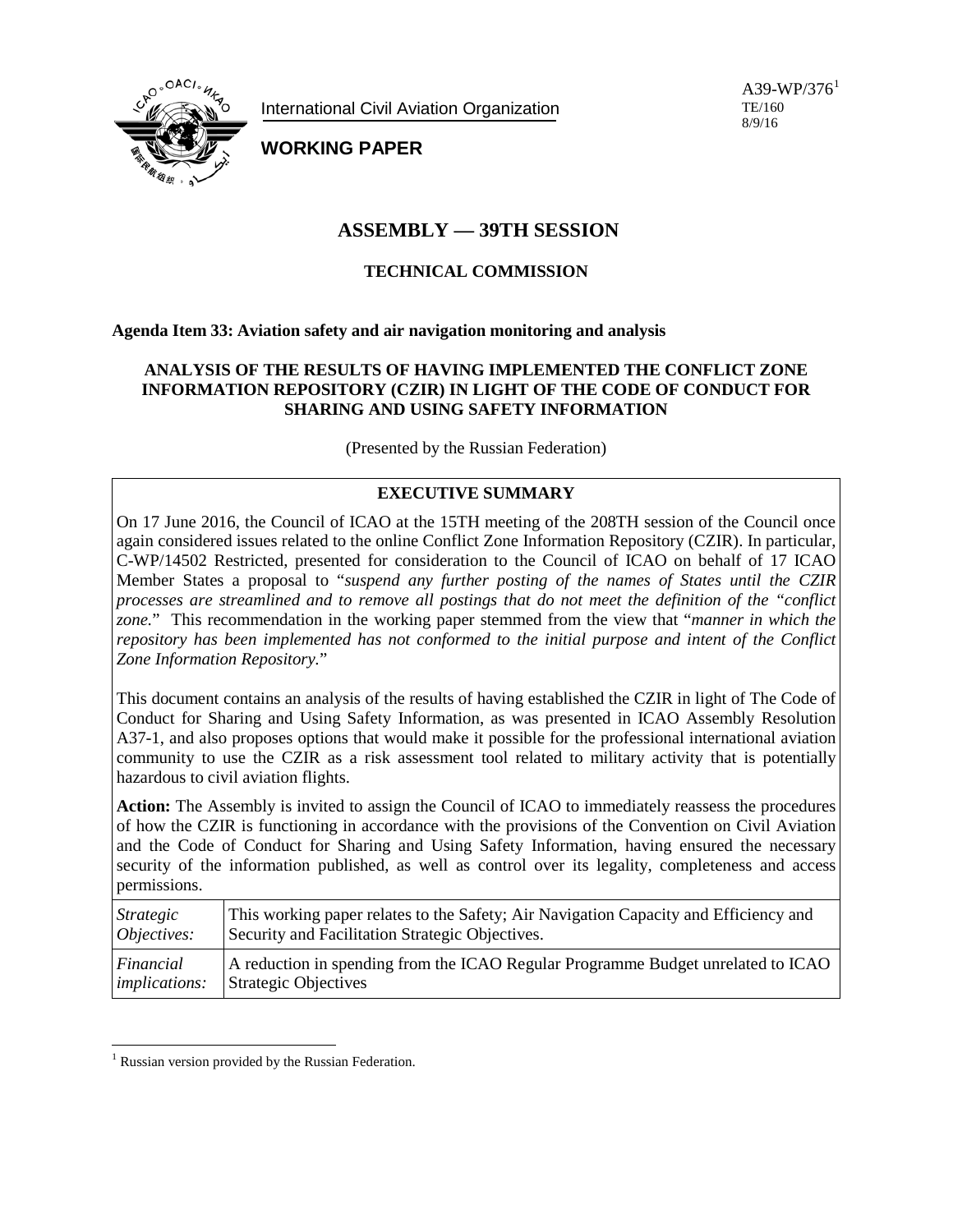| References: | Doc 10022 Assembly Resolutions in Force (as of 4 October 2013)<br>Doc 9554 Manual Concerning Safety Measures Related to Military Potentially<br>Hazardous to Civil Aircraft Operations<br>C-WP/14227 Risk Assessment of Operations Over Airspace Affected by Armed Conflict<br>- Responsibility of States for Ensuring the Flight Safety of Civil Aircraft Within<br>Their National and Delegated Airspace over Armed Conflict Zones of Military |
|-------------|--------------------------------------------------------------------------------------------------------------------------------------------------------------------------------------------------------------------------------------------------------------------------------------------------------------------------------------------------------------------------------------------------------------------------------------------------|
|             | Exercises<br>C-WP/14502 The Conflict Zone Information Repository                                                                                                                                                                                                                                                                                                                                                                                 |

#### 1. **INTRODUCTION**

1.1 On 27 October 2014, the first meeting of the 203rd session of the Council considered Working Paper C-WP/14227 *Risk Assessment of Operations Over Airspace Affected by Armed Conflict – Responsibility of States for Ensuring the Flight Safety of Civil Aircraft Within Their National and Delegated Airspace over Armed Conflict Zones of Military Exercises*, presented on behalf of the Plurinational State of Bolivia and the Russian Federation. Specifically, the document notes that "*the use of a dubious or a deliberately distorted information mechanism concerning risks to national or delegated airspace of third countries most likely will not yield any positive results. Instead, the result of this evaluation, carried out based on false information might lead to the introduction of undue restrictions for airlines operating international flights, or unjustified continuation of flights in the airspace over zones where there are risks associated with military activities potentially hazardous to civil aircraft operations. In addition, a distribution of inappropriately verified information is likely be used to unfair competition.*"

1.2 Despite efforts of several ICAO member countries, the online Conflict Zone Information Repository (CZIR) was established without taking into consideration the Code of Conduct for Sharing and Using Safety Information, as presented in ICAO Assembly Resolution A37-1. As noted in ICAO Council C-WP/14502 Restricted and as cited in the Executive Summary to this document, "*The manner in which the repository has been implemented has not conformed to the initial purpose and intent of the Conflict Zone Information Repository. Publications which have been made affected some States where there is no armed conflict. The implementation of the Repository has contradicted what was approved by ICAO Council during its 204th Session and forwarded through the State letter SMM 1/4-15/16 and calls for a serious review.*" In other words, the CZIR pursued goals different from the goals of the Convention on International Civil Aviation (hereinafter, the Chicago Convention, or the Convention).

1.3 The conclusions drawn above are confirmed by the words "Disclaimer and Exclusion of Liability," published on the ICAO public website as part of a disclaimer before accessing the CZIR, which states, in part "*This site is informational in nature and its contents are made available without warranties of any kind, either express or implied...ICAO does not warrant that the contents are accurate, valid, reliable, complete, comprehensive, correct or up-to-date, that this website will be available at any particular time or location…ICAO shall not be liable for any direct, indirect, punitive, incidental, special or consequential damages (including, but not limited to, damages for loss of business profits, business interruption, or loss of programs or information)…*" In this way, the goal and methods of distributing information with suspicious content via the CZIR does not in any way match the goals and spirit of the Chicago Convention or the Code of Conduct for Sharing and Using Safety Information.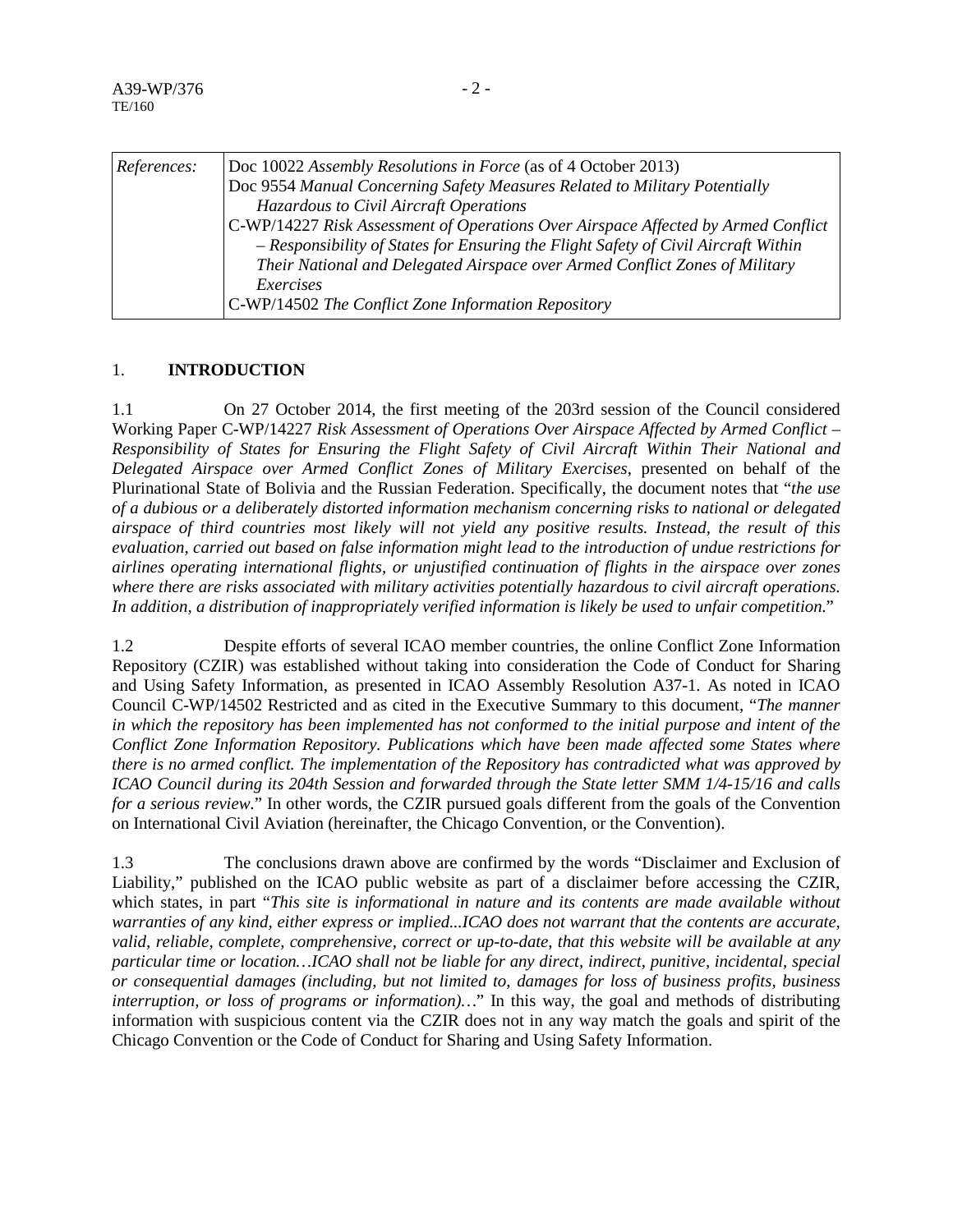### 2. **PRINCIPLES OF USING THE ONLINE CZIR FOR AESSING RISKS RELATED TO MILITARY ACTIVITY**

2.1 Article 1 *Sovereignty* of the Chicago Convention recognizes that *"…every State has complete and exclusive sovereignty over the airspace over its territory*". In this way, the publication of any information by one state with respect to the sovereign airspace of another state without its consent, which is possible under the CZIR temporary procedure, is a direct violation of the founding principle of sovereignty enshrined in Article 1 of the Convention. Instead of directly violating states' sovereignty, the Council of ICAO in urgent situations, could initiate an appeal from the President of the Council of ICAO to the government of the respective state urging her place restrictions in the corresponding area of its sovereign or delegated airspace, as was proposed in the aforementioned ICAO Council Working Paper C-WP/14227. It bears noting that the downing of the Malaysian Airlines Flight MH17, Boeing 777 on 17 July 2014, was related not to a lack of information about the conflict zone, but to the state having established inadequate restrictions on the use of the sovereign airspace directly over the zone where fullscale military activity was underway, with military aircraft and ballistic missiles. Neither ICAO leadership nor ICAO Regional Office had taken any steps to ensure international civil aviation flight safety in the region.

2.2 It is evident that risk assessment procedures, particularly in the areas of flight safety or aviation security rest on a professional analysis of information obtained from sources that are trusted and protected from deliberate tampering with initial data. In this way, the information in the CZIR but be adequately verified and encrypted and accessible to those specialists with the necessary qualifications to perform a risk assessment. For this reason, the online CZIR, at minimum, must be uploaded to the secure ICAO portal and accessible only to specialists officially appointed by ICAO Member States to perform that analysis. Another mode of uploading such special information to wide accessibility can be explained only by the initiator pursuing ends not compatible with the Chicago Convention's goals and spirit.

2.3 A proper risk assessment can be performed using incomplete and unreliable information provided by certain states. In this way, the CZIR can be properly used as a risk assessment tool only if all relevant information collected in the repository is officially published by all ICAO member states without exception in the form of NOTAMs (Notice to Airman) and AICs (Aeronautical Information Circulars). In order to preclude the impact of the "human factor", the information needs to be uploaded to CZIR automatically at any time of day or night. The CZIR temporary operating procedure in force right now allows only for manual data entry during ICAO working hours. In addition, as was noted in para. 1.3 of this document, ICAO shall not be liable for the reliability and relevance of the published information.

2.4 From the moment the International Civil Aviation Organization (ICAO) was founded in 1944, there have been at least 11 civil aviation aircraft crashes in various regions of the world resulting from military activity. **One thousand three hundred fifty-two people** were victims of these tragic events. Meanwhile, some of said crashes were not related to an armed confrontation, but resulted from unintentional errors related to military exercises and maneuvers. For this reason, the information gathered in the CZIR must encompass all types of military activity potentially hazardous to civil aviation aircraft flights. The current definition of "conflict zones" refers only to armed confrontation zones.

2.5 Risk assessment as currently practiced allows flights directly over armed conflict zones. Meanwhile, for technical reasons, for example, a loss of pressure integrity, a fire onboard the aircraft, or an engine failure, the aircraft at any moment of flight may need to alter its altitude or make an emergency landing on a territory touched by an armed confrontation. For this reason, ICAO should urge Member States to completely restrict aircraft flights in the airspace directly above conflict zones or military exercises and in buffer zones as determined by the radius of potential harm from the weaponry used.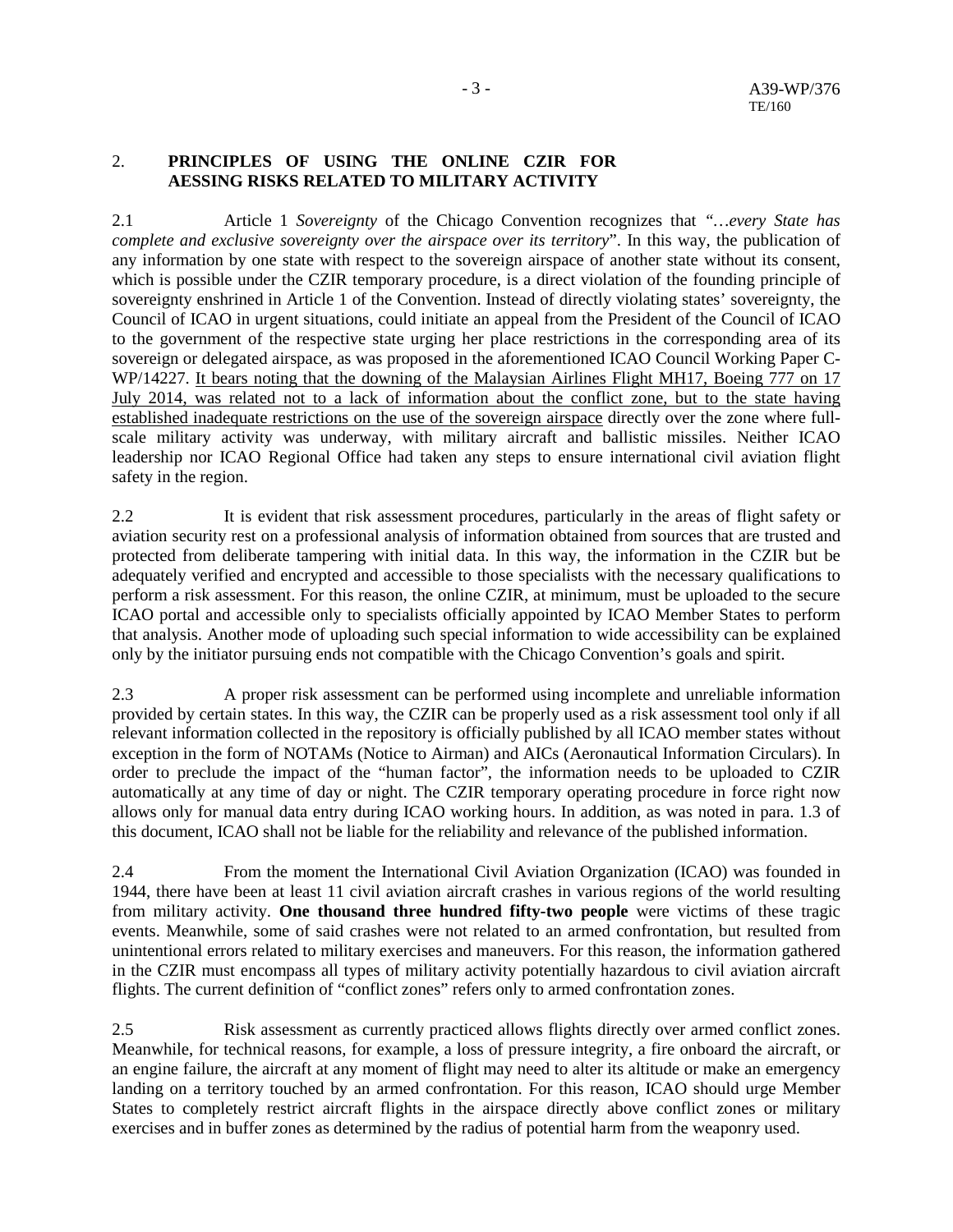2.6 In accordance with the Resolution of the ICAO Assembly A37-1, the Council of ICAO developed the Code of Conduct for Sharing and Using Safety Information, set forth in Annex 3 to Doc 10004 *Global Aviation Safety Plan: 2014-2016*. In this connection, it would seem necessary to bring the temporary CZIR procedure into compliance with said Code.

### 3. **THE RESPONSIBILITY OF STATES FOR ENSURING CIVIL AVIATION FLIGHT SAFETY IN THEIR NATIONAL AND DELEGATED AIRSPACE OVER CONFLICT ZONES OR ZONES OF MILITARY EXERCISES**

3.1 The Dutch Safety Board (DSB), in its final report on the investigation of the circumstances of the downing of Flight MH17 (Malaysian Airlines Boeing 777) on 17 July 2014, among other things, wrote in recommendation 4, addressed to ICAO Member States urges to, "*Guarantee that the obligations of States to ensure the safety of the airspace over its territory be in strict compliance with the Chicago Convention and the respective Standards and Recommended Practices, so that it is clearly understood in what cases airspace is to be closed.*"

3.2 A similar question was brought for the consideration by the Council of ICAO one year prior to the publication of said report in the Council of ICAO Working Paper C-WP/14227. In particular, it was noted that the ICAO Assembly *"… Urges all Contracting States to strictly comply with the provisions of the Convention on International Civil Aviation, its Annexes and its related procedures, in order to prevent a recurrence of such potentially hazardous activities (a rocket's launching)*" (Resolution А32-6). These ICAO member states acknowledge that they *"…bear both collective and individual responsibility for ensuring the safety of international civil aviation*" (Resolution А37-1), meanwhile "*…the main responsibility for ensuring civil aviation flight safety and security are borne by the member states*" (Resolution A38-15, Attachment E).

3.3 Article 9 of the Convention "*Prohibited Zones*" states: "*a) Each contracting State may, for reasons of military necessity or public safety, restrict or prohibit uniformly the aircraft of other States over certain areas of its territory …*" On that basis, Standard 5.1 of Annex 15 to the Convention ("*Aeronautical Navigation Information Services*") directs states to issue a NOTAM in the event there is a presence, among other things, "... of hazards which affect air navigation (including obstacles, military *exercises…*)".

3.4 In this way, although the Chicago Convention enshrines the principle of the complete and exclusive state sovereignty over the airspace over its territory, including the sovereign right to the state establishing prohibited zones in this airspace, it doesn't contain provisions that directly call for an **obligation** on the part of states in certain instances to establish restrictions or prohibitions for civil aviation aircraft in the airspace above a part or all of their territory. Such an obligation will obviously have a positive impact on states' ability to establish adequate restrictions on the use of sovereign or delegated airspace and will contribute to objective investigations of aviation incidents, resulting from acts of unlawful interference in civil aviation. On the contrary, the lack of such obligations on the states' part is creating fertile soil for the use of weaponry against civil aviation aircraft in flight, and does not motivate states to cooperate in investigating aviation accidents, as occurred during said investigation of the downing of Malaysian Airlines Flight MH17.

3.5 Nonetheless, the Special Group to Review the Application of ICAO Treaties Relating to Conflict Zones (SGRIT-CZ), having addressed these questions during their first and only meeting from